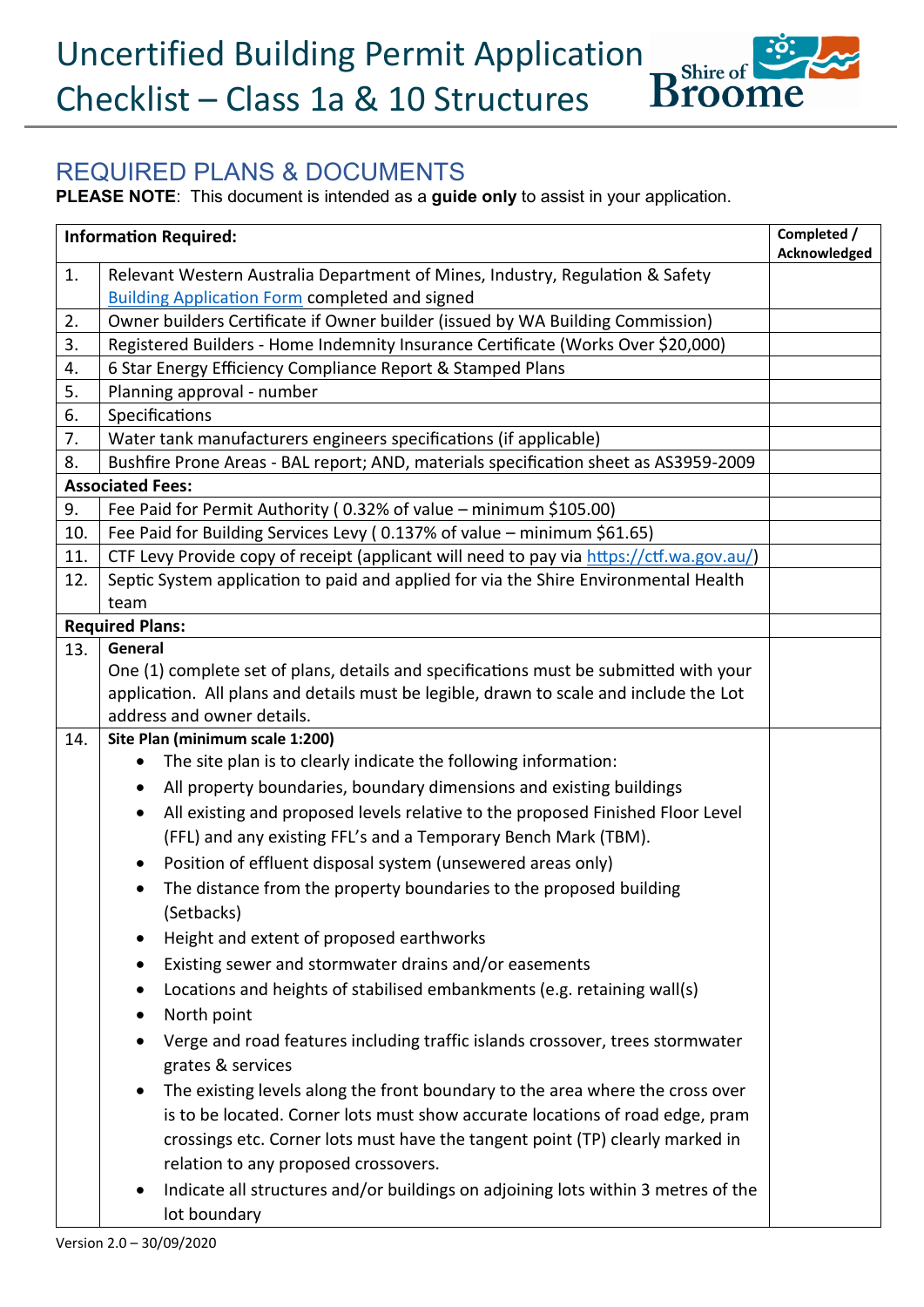Uncertified Building Permit Application<br>Checklist – Class 1a & 10 Structures Broome Checklist – Class 1a & 10 Structures



|     | The proposed method to be employed, to contain stormwater within the<br>$\bullet$<br>property and dispose of it to the road. Also the method to be used to stop any<br>stormwater discharge into neighbouring lots. |  |
|-----|---------------------------------------------------------------------------------------------------------------------------------------------------------------------------------------------------------------------|--|
| 15. | Floor Plan (minimum scale 1:100)                                                                                                                                                                                    |  |
|     | The floor plan is to clearly indicate the following information:                                                                                                                                                    |  |
|     | All dimensions of the proposed building(s)                                                                                                                                                                          |  |
|     | Room names                                                                                                                                                                                                          |  |
|     |                                                                                                                                                                                                                     |  |
|     | Sunken areas                                                                                                                                                                                                        |  |
|     | Location of windows and doors showing their sizes                                                                                                                                                                   |  |
|     | Smoke detector location(s) and any proposed ceiling fans or exhaust fans                                                                                                                                            |  |
|     | Ridge, valley, eaves line and down pipe locations                                                                                                                                                                   |  |
| 16. | Elevations (scale 1:100)                                                                                                                                                                                            |  |
|     | The elevations are to clearly indicate the following information:                                                                                                                                                   |  |
|     | Existing ground and proposed finished floor and ground levels                                                                                                                                                       |  |
|     | Location and dimensions of doors and windows (including direction of opening)                                                                                                                                       |  |
|     | (e.g. fixed, sliding, awning                                                                                                                                                                                        |  |
|     | Height of eaves line and ceiling                                                                                                                                                                                    |  |
|     | Width of eaves                                                                                                                                                                                                      |  |
|     | Roof pitch<br>$\bullet$                                                                                                                                                                                             |  |
|     | Types of materials used                                                                                                                                                                                             |  |
| 17. | <b>Cross Section View (scale 1:100)</b>                                                                                                                                                                             |  |
|     | Finished ground level                                                                                                                                                                                               |  |
|     | Type of sub floor structure (e.g. concrete footing and slab or frame)                                                                                                                                               |  |
|     | Sunken areas                                                                                                                                                                                                        |  |
|     | Height of ceiling                                                                                                                                                                                                   |  |
|     | Roof frame details                                                                                                                                                                                                  |  |
|     |                                                                                                                                                                                                                     |  |
|     | Proposed location and type of installation<br><b>Details</b> (Scale to suite)                                                                                                                                       |  |
| 18. | Specific details as appropriate, to show compliance with stair construction, sound                                                                                                                                  |  |
|     | insulation, Fire Resistance Levels, wet area requirements etc.                                                                                                                                                      |  |
| 19. | <b>Specifications</b>                                                                                                                                                                                               |  |
|     | One (1) complete specifications must be submitted with your application, which                                                                                                                                      |  |
|     | includes all other information not shown on the drawings, which is necessary to                                                                                                                                     |  |
|     | show that the building will, if constructed in accordance with the specifications,                                                                                                                                  |  |
|     | comply with the provisions of the Building Code of Australia.                                                                                                                                                       |  |
| 20. | <b>Energy Efficiency</b>                                                                                                                                                                                            |  |
|     |                                                                                                                                                                                                                     |  |
|     | As per BCA 2016 Vol. 2, Part 3.12 requirements<br><b>Termite Management</b>                                                                                                                                         |  |
| 21. |                                                                                                                                                                                                                     |  |
|     | Details of the proposed method of termite management.                                                                                                                                                               |  |
| 22. | <b>Structural Engineers Details</b><br><b>General</b>                                                                                                                                                               |  |
|     |                                                                                                                                                                                                                     |  |
|     | A practicing Structural Engineer must certify your plans, details and                                                                                                                                               |  |
|     | specification. The Engineer must certify that the design of the building is suitable                                                                                                                                |  |
|     | to withstand Region C, Terrain Category 2 cyclonic wind conditions and also a<br>seismic activity acceleration coefficient of 1.12 and the soil type found in the                                                   |  |
|     | location;                                                                                                                                                                                                           |  |
|     | The Engineer is required to specify whether cyclone shutters or screens are                                                                                                                                         |  |
|     | required.                                                                                                                                                                                                           |  |
|     | <b>Site Report</b>                                                                                                                                                                                                  |  |
|     |                                                                                                                                                                                                                     |  |